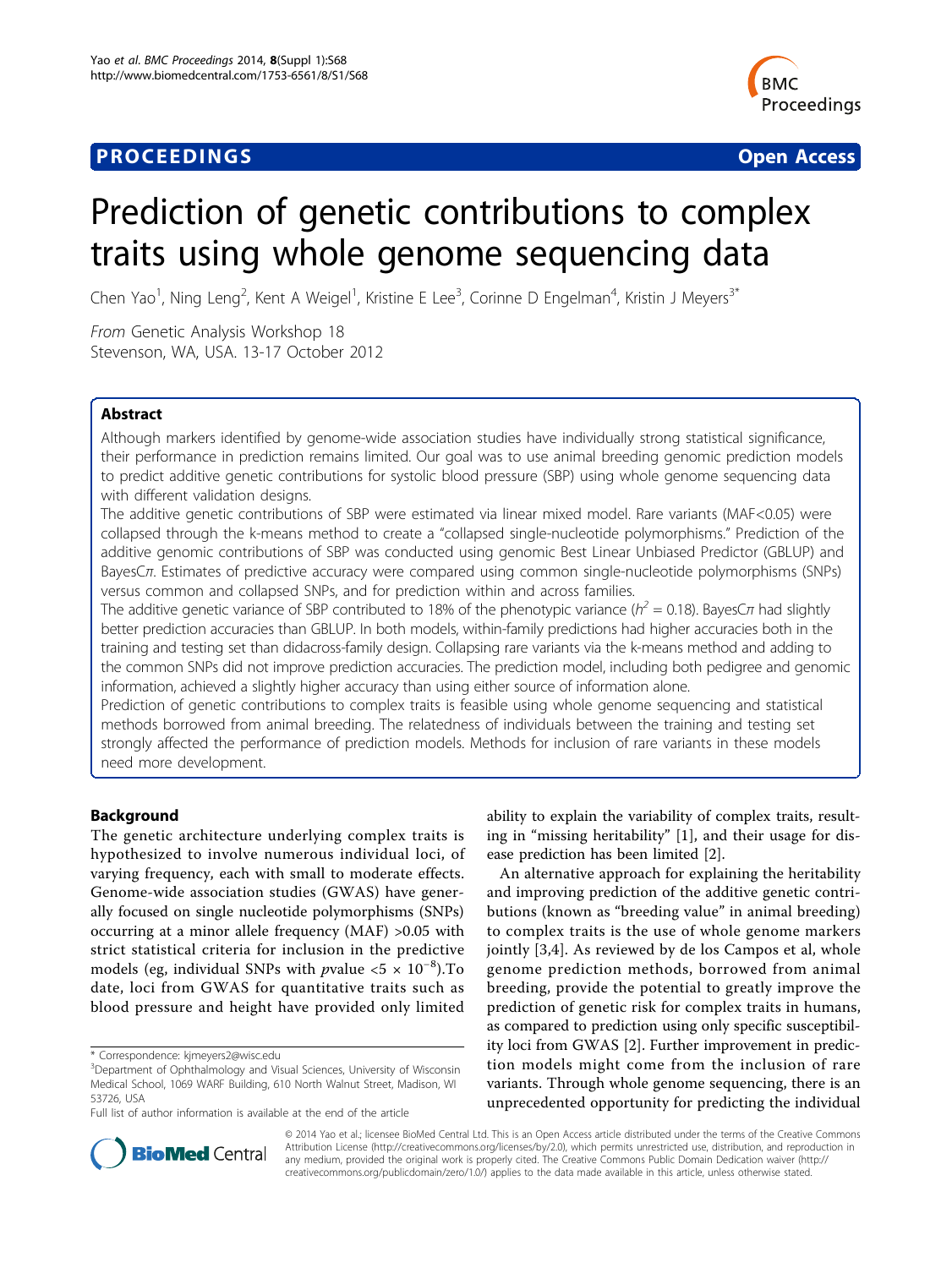additive genetic contributions for complex traits through the inclusion of variants across the frequency and effect size spectrums.

In this study, we applied animal breeding whole genome prediction methods to data provided by the Genetic Analysis Workshop 18 (GAW18) to predict the additive genetic contributions of a complex trait, systolic blood pressure (SBP), in humans. As part of this study, we explored 2 methods for validation and the k-means method to collapse and include rare variants into the prediction model.

## Methods

#### Phenotypic values

We used the real data provided by GAW18, including information from up to 4 measurements of SBP per individual. Observed variation in SBP is a function of genetic and environmental factors [[5\]](#page-5-0). A linear mixed model was applied to partition variance of SBP after accounting for 5 fixed effects ( $\beta$  and  $p = 5$ ). Variance is partitioned into the additive genetic effect  $(u)$  and the repeated environmental effect (c) of each individual. The additive genetic effect  $(u)$  was estimated based on degree of additive relatedness determined from pedigree structure. The repeated environmental effect was the environmental effect on an individual's phenotype that is constant across (or common to) repeated measures on that individual, and independent between different individuals, which was defined by fitting individual identity as an additional random effect [[6](#page-5-0)].The linear mixed model below was applied to 2189 records  $(n)$  of 916 individuals  $(q)$  without missing phenotype, and included information from every examination,

$$
y = X\beta + Zu + Tc + e \tag{1}
$$

where **y** is an  $n \times 1$  vector of SBP measurements; **X** is an  $n \times p$  matrix containing fixed effects variables including year of examination, age, sex, medications usage, and tobacco smoking;  $\beta$  is a  $p \times 1$  vector of fixed effects parameters; **Z** is an  $n \times q$  matrix containing dummy variables and relating each of the additive genetic effect to an individual's phenotype; **u** ∼ *N*(0,  $A\sigma_u^2$ ) is a  $q \times 1$  vector of additive genetic effects for all individuals where **A** is a  $q \times q$ pedigree-based kinship matrix; T is an  $n \times q$  matrix containing dummy variables and relating each of the repeated environmental effect to an individual's phenotype; **c** ∼ *N*(0, **I** $\sigma_c^2$ ) is a  $q \times 1$  vector of random repeated environmental effects where **I** is a  $q \times q$  identity matrix assuming independent repeated environmental effects among different individuals; and error term **e** ∼ *N*(0,**I** $\sigma_e^2$ ). The mixed model equation was solved with the restricted maximum likelihood method using the "pedigreemm" R-package version 0.2-4. The estimated additive genetic

The narrow-sense heritability [\[5](#page-5-0)] (hereafter "heritability") was calculated from the variance components estimated in model (1) as shown in model (2):

$$
\hat{h}^2 = \frac{\hat{\sigma}_u^2}{\hat{\sigma}_u^2 + \hat{\sigma}_c^2 + \hat{\sigma}_e^2}
$$
 (2)

#### Whole genome sequencing data

Based on 139 unrelated founders from all 20 families, the whole genome sequence markers provided in GAW18 were pruned using PLINK 1.07 [[7](#page-5-0)], keeping markers with linkage disequilibrium coefficient  $r^2$ <0.9. The whole genome prediction models were applied to 835 individuals from 20 families with both genotype and phenotype data. Common SNPs with MAF ≥0.05 were coded to an additive genetic model (0, 1, or 2 minor alleles) using the rounded dosages given by GAW18.

Even though many approaches have been developed for collapsing rare variants to test in association studies [[8\]](#page-5-0), approaches for including rare variants in prediction models have not been explored. In this study, a "collapsed SNP" was generated from a vector of 100 rare SNPs based on physical position within the chromosome with k-means method [\[9](#page-5-0)], which is a popular clustering method in the fields of statistical learning and pattern recognition [\[10](#page-5-0)].

To be consistent with the 3 level genotypes of common SNPs, the k-means method was applied to each 100-rare-SNP vector generated to partition genotypes into 3 clusters, in which each of 835 individuals belonged to the cluster with the nearest mean of individuals in that cluster to minimize the within-cluster sum of square error. After clustering, individuals in the same cluster are expected to be genetically closer to each other compared to individuals from different clusters. Individuals in the cluster with the largest, medium, and smallest cluster size were assigned a collapsed SNP genotype to be 0, 1, and 2, respectively, and the MAF was calculated. A total of 26,845 collapsed SNPs were formed from 2,683,921 rare SNPs.

By testing different window sizes across all chromosomes, we found that the number of collapsed SNPs with a MAF<0.05 decreased as the window size increased (Figure [1](#page-2-0)). A larger window size, however, will provide less information after collapsing. The window size, 100, was chosen to minimize the number of collapsed SNPs with a MAF<0.05, and keep information after collapsing maximally. When applying the prediction models, 2sets of SNPs were considered: "set 1" with 964,208 common SNPs and "set 2" with 991,053 SNPs,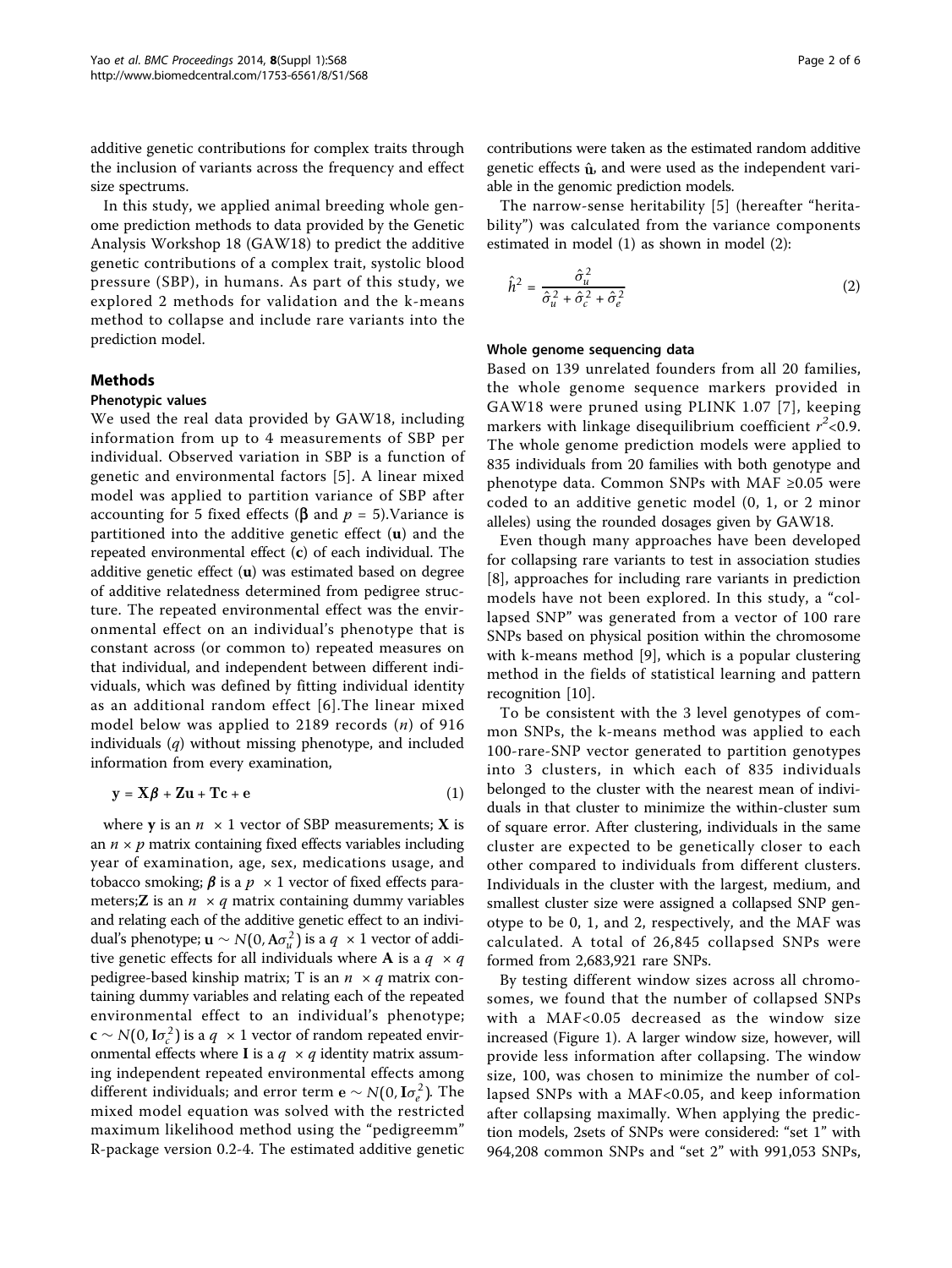<span id="page-2-0"></span>

including both common and collapsed SNPs formed by rare variants.

### Whole genome prediction models

The whole genome prediction models, genomic Best Linear Unbiased Predictor (GBLUP) and BayesC $\pi$ , were trained using 2validation designs described in the next section. The general statistical model is below, and the predicted genomic value of each individual was defined as the fitted value  $\hat{y}$ *:* 

$$
y' = \mu + Ma + e'
$$
 (3)

where  $y'$  is the estimated genetic value  $\hat{u}$  from model (1),  $\mu$  is the overall mean, **a** is a vector of random additive effects of all loci (of SNP set 1 or set 2) with genotype matrix **M**, and error term **e** ⁄  $\sim N(0, I\sigma_e^2)$ .

In GBLUP, it is assumed that  $\mathbf{a} \sim N(0, \mathbf{K}\sigma_a^2)$ , that is, the same variance is shared by all loci, where  $K$  is the whole genome marker-based relationship matrix. The estimates of marker effect  $\hat{a}$  are obtained following the solution of mixed-model equations in Meuwissen et al [[11](#page-5-0)].

In Bayes $C_{\pi}$ , besides sharing the common variance among all loci, a prior distribution was assigned to the additive effect of each locus depending on the variance  $\sigma_a^2$  and the probability  $\pi$  that the given SNP has zero effect (formula (4)). The algorithm was implemented as in Habier et al [[12\]](#page-5-0).

$$
a|\pi, \sigma_a^2 = \begin{cases} 0 & \text{with probability } \pi, \\ N(0, \sigma_a^2) & \text{with probability } (1 - \pi). \end{cases}
$$
 (4)

Both GBLUP and Bayes $C\pi$  were implemented via Gibbs sampling. The ratio  $\sigma_a^2/\sigma_e^2$  in GBLUP was set to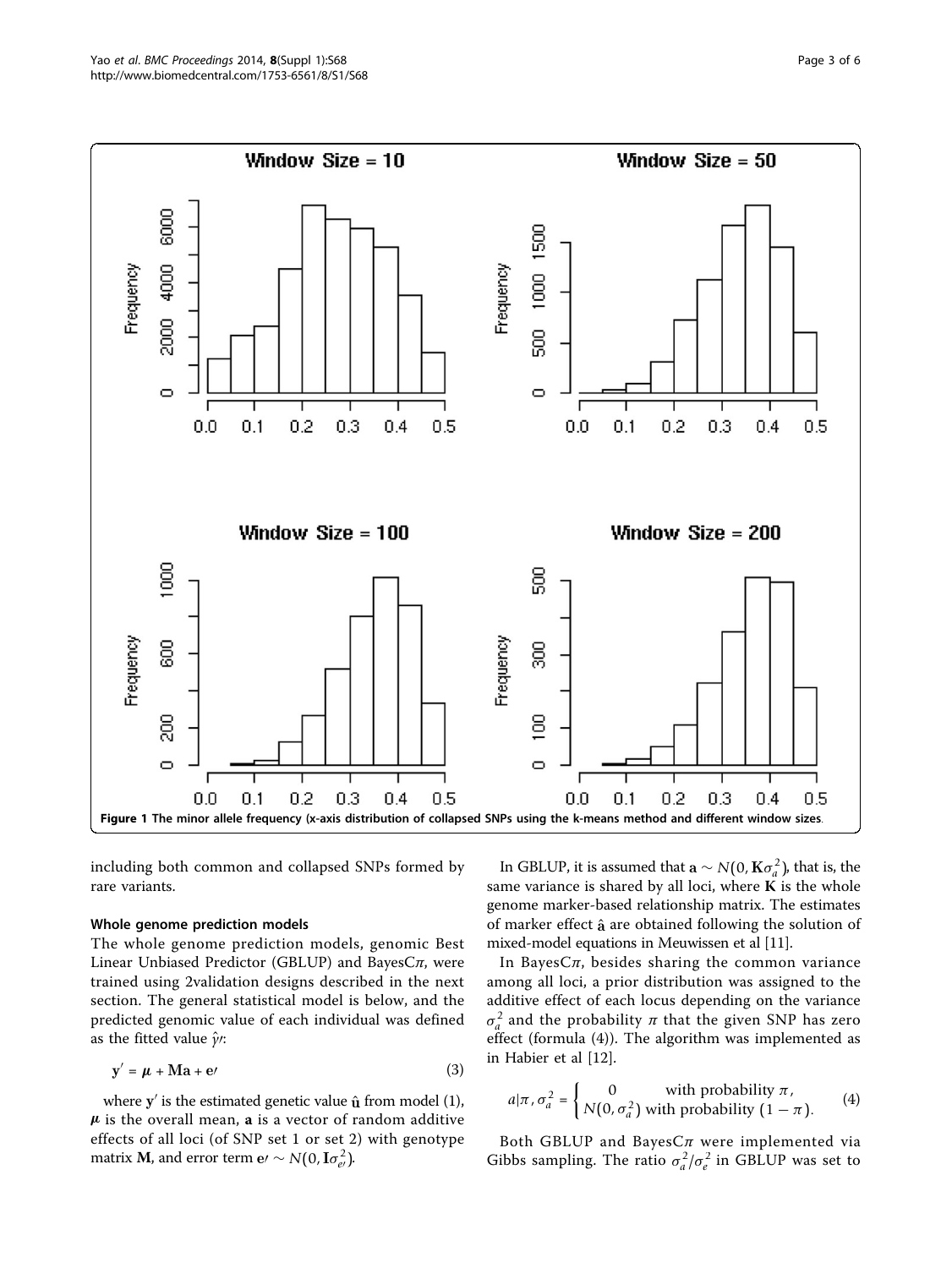<span id="page-3-0"></span>2/3, according to the output of BayesC $\pi$ . The initial value for  $\pi$  in BayesC $\pi$  was set as 0.9. The total number of iterations in both models was 12,000 with a burn-in of 2000 and a mining rate of 10. Longer chains (total of 40,000 with a burn-in of 5000 and a mining rate of 10) did not improve the correlation between predicted value and true value. The correlations were also consistent among multiple short chains with the same length of 12,000 iterations.

## Validation design for prediction models

Two different validation designs were used to evaluate the predictive ability of different models and using different SNP sets. The first was a within-family prediction with the first 3 generations from all 20 families (528 individuals) in the training set (TRN), and their descendants from the fourthand fifth generations (307 individuals) in the testing set (TST). The second was an across-family prediction using 5-fold cross-validation. To balance sizes of training and TSTs in each replicate of cross-validation, 20 families were ranked by their family sizes, and then every five families were randomly assigned to five different folds (four families in each fold) to get about 668 individuals in TRN and about 167 in TST.

#### Predictive accuracy

The accuracies of genomic prediction were measured by the correlation of the estimated additive genetic contributions ( $\gamma = \hat{u}$ ) with their genomic prediction values ( $\gamma$ ) from model (3).

The prediction accuracies were compared between genome and pedigree based additive genetic contributions  $(\hat{u}_p)$  for individuals in within-family prediction TST with at least 1 parent in TRN. The  $\hat{u}_p$  was calculated with formula (5).

$$
\hat{u}_p = \begin{cases} \hat{u}_F, & \text{if only father in TRN.} \\ \hat{u}_{M}, & \text{if only mother in TRN.} \\ 0.5 \times \hat{u}_F + 0.5 \times \hat{u}_M, \text{ o.w.} \end{cases}
$$

where  $\hat{u}_F$  and  $\hat{u}_M$  are estimated additive genetic contributions of the father and mother of the individual. The linear models in (6) were then fitted, and the  $\mathbb{R}^2$  values (coefficient of determination of the linear regression) from the model fitting were reported to be the predictive accuracies using genomic only, parent average only, and both genomic and parent average information.

$$
\hat{\mathbf{u}} = b_1 \hat{\mathbf{y}}' + e_1
$$
\n
$$
\hat{\mathbf{u}} = b_2 \hat{\mathbf{u}}_p + e_2
$$
\n
$$
\hat{\mathbf{u}} = b_3 \hat{\mathbf{y}}' + b_4 \hat{\mathbf{u}}_p + e_3
$$
\n(6)

## Results and discussion

The additive genetic contributions of SBP ranged from −18.9 to 15.8 with mean 0.2 and SD 3.5. The estimated

variance components, additive genetic variance  $(\sigma_g^2)$ , repeated environmental variance  $(\sigma_c^2)$ , and error variance  $(\sigma_e^2)$ , of model (1) were 44.4, 61.5, and 135.0, respectively. The estimated heritability of SBP was calculated to be 0.18 using formula (2), which means that 18% of phenotypic variance was a result of additive genetic contributions. The reported heritability estimates of SBP in previous studies ranged from 0.24 to 0.37 [[13](#page-5-0)-[15\]](#page-5-0). The slightly lower heritability estimates from this study could result from different methods for estimation or different populations and environments [\[16](#page-5-0)]. When the data contained repeated measurements, failure to model a repeated environmental effect would inflate estimates of heritability by interpreting the covariance because of repeated environmental effects as covariance among a series of clones with a coefficient of coancestry of 0.5 [\[6\]](#page-5-0). Our linear mixed model (model 1) incorporated repeated environmental measures, therefore minimizing this possibility.

Table 1 outlines correlations between additive genetic contributions of SBP and predicted genomic values and corresponding mean square errors (MSE) in withinfamily validation and across-family prediction with GBLUP and BayesC $\pi$ . In general, the BayesC $\pi$  outperformed GBLUP based on both correlation and MSE, althoughthe differences were small (mostly <5%). The markers in GBLUP are assumed to share the same normal distribution, whereas Bayes $C\pi$  fits only a small fraction of the available markers with an assumption that most loci are expected to have zero contribution to the independent variable, and the remaining nonzero marker effects are normally distributed. It is possible that the number of causal loci for SBP is relatively small, which is closer to the assumption of BayesC $\pi$ . Similar improvement of Bayes $C_{\pi}$  over GBLUP was found by previous studies [[17,18](#page-5-0)].

Validation designs of prediction greatly affected the prediction accuracy. In both BayesC $\pi$  and GBLUP, the

| Table 1 The accuracies of genomic prediction for additive |  |  |
|-----------------------------------------------------------|--|--|
| genetic contribution to SBP.                              |  |  |

| <b>SNPset</b>    | Model         | <b>TRN</b>                             |                             | TST               |                   |
|------------------|---------------|----------------------------------------|-----------------------------|-------------------|-------------------|
|                  |               | Within-<br>family                      | Across-<br>family           | Within-<br>family | Across-<br>family |
| Set 1            | <b>GBLUP</b>  |                                        | $0.844(9.80)$ $0.823(6.93)$ | 0.348(3.35)       | 0.062<br>(12.09)  |
| Set <sub>2</sub> | <b>GBI UP</b> |                                        | $0.850(9.70)$ $0.828(6.85)$ | 0.336(3.39)       | 0.013<br>(12.16)  |
| Set 1            |               | BayesC $\pi$ 0.883 (8.84) 0.854 (6.31) |                             | 0.351(3.38)       | 0.054<br>(12.31)  |
| Set <sub>2</sub> |               | BayesC $\pi$ 0.866 (9.45) 0.850 (6.50) |                             | 0.347(3.36)       | 0.035<br>(12.11)  |

The accuracy is measured by correlation (MSE) between true and fitted additive genetic contributions from genomic predictions in the TRN and TST using SNP set 1 (common SNPs) and set 2 (common and collapsed SNPs).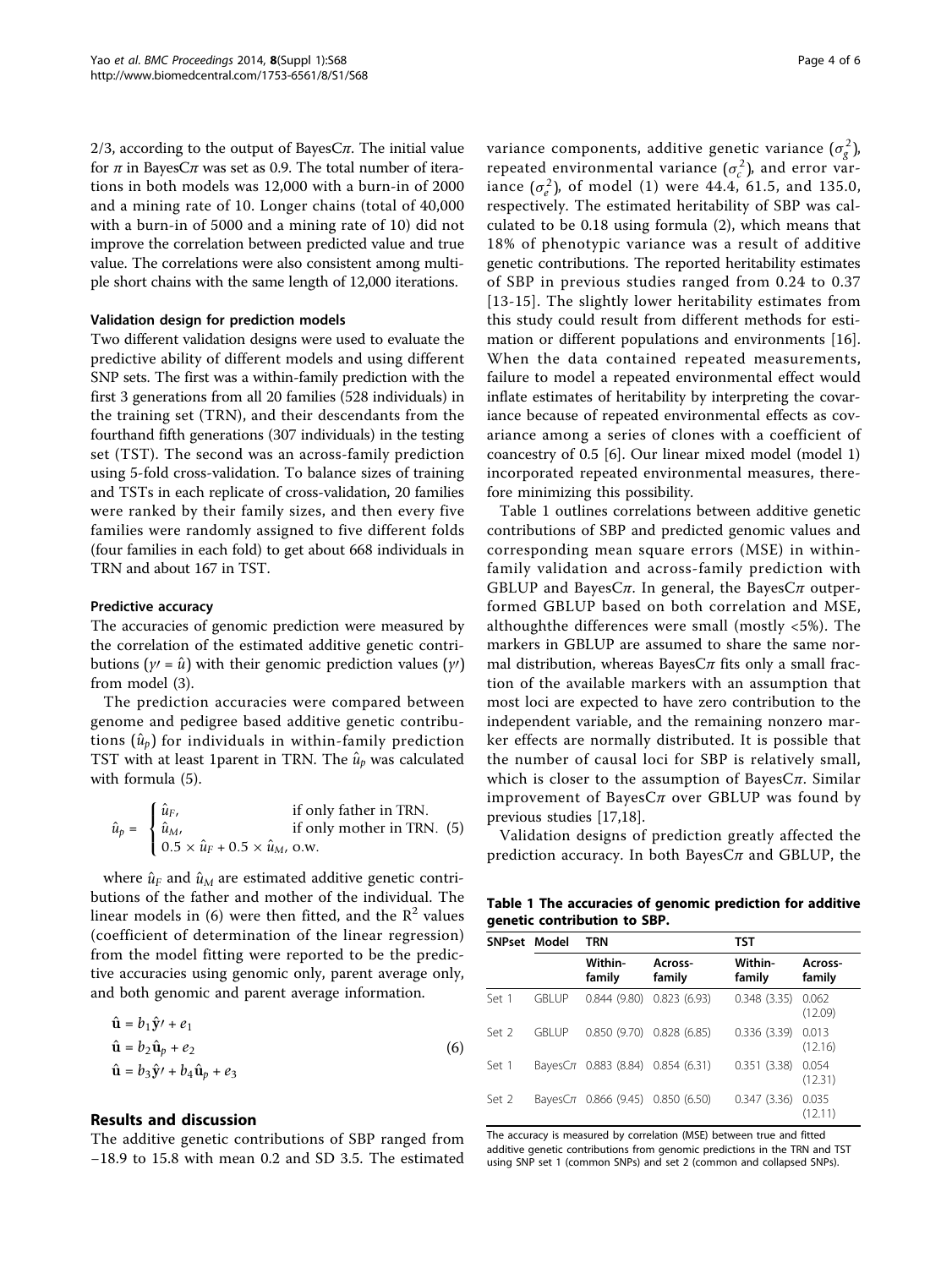within-family prediction had a strong advantage over across-family prediction, achieving a higher correlation between predicted value and true value, as well as a decreased MSE. For within-family prediction, TST was formed by the descendants of people in TRN, that is, closely related to each other. For the across-family prediction, individuals in TST and TRN were from different families, that is, unrelated to each other. Thus, the relatedness of individuals between TRN and TST strongly affected the performance of prediction models. This result was consistent with a genomic prediction study of human height [[4\]](#page-5-0) and several studies on the impact of genetic relationship information on genomic prediction in animal breeding [\[19,20\]](#page-5-0).

The results from Bayes $C_{\pi}$  in within-family prediction indicated that 14% of total variants (ie, 141,278 SNPs), on average, in TRN contributed when using SNPset 1, and 32% of the additive variance was explained by these SNPs. Thus the whole genome sequence variants detected a large proportion of the heritability (32%). The rest of the heritability might result from rare variants. We attempted to explore an approach in our models to include rare variants, but the addition of the collapsed SNPs did not improve the prediction accuracies (performance of SNPset 2 vs. set 1 in Table [1](#page-3-0)). Prediction accuracies using SNP set 2 were consistent among multiple runs of k-means methods with different starting points. It is possible that only three clusters were not enough to capture the genetic effects of the combinations of 100 rare SNPs, or that different window sizes should be considered rather than fixed at 100, or the relationships between the clusters is more complicated than what we modeled by the coding of the 3 clusters to 0, 1, and 2 under an additive genetic effect assumption. Different implementations of k-means method should be explored in future studies. Other clustering strategies to collapse rare variants could be attempted as well.

In within-family prediction, there were 289 individuals from TST with at least 1 parent in TRN. Based on the results from the linear regression model (6), the prediction accuracy (the  $R^2$ ) using pedigree based information only is 0.455, higher than the 0.353 using whole genome markers only. Combining information from both sources, the prediction accuracy of 0.458 slightly outperformed either of the single source prediction. Including the parent average breeding value in genomic evaluations in animals is a common practice [[21](#page-5-0)], which leads to a significantly greater reliability compared to using parent average breeding value only. An advantage of the inclusion is to obtain any genetic variance not captured by markers, for example, low-frequency quantitative trait loci.

Finally, the population size in this study may not be enough to obtain highly reliable variance component and additive genetic contribution estimates, which can bring extra noise into genomic predictions. It is also possible that SBP has limited additive genetic influences (ie, the low heritability estimate) and is not a good candidate for genomic prediction. With the limitations of the Genetic Analysis Workshop (GAW) data set (blood pressure was the only outcome) and GAW timeline, we did not have an opportunity to explore the impact of our model choice. Strategies that may improve the accuracy of genomic prediction might be (a) increasing the reference population size, (b) using a trait with a higher heritability, and (c) including information of relatives in the reference population.

## Conclusions

By using prediction models borrowed from animal breeding, GBLUP, and Bayes $C_{\pi}$ , we showed that prediction of additive genetic contributions for a complex trait using whole genome sequencing data in humans is feasible. The prediction accuracy is strongly affected by the relatedness of individuals between TRN and TST. A large proportion of the additive variance can be explained through inclusions of whole genome sequence information in the model. The k-means method as implemented in our study for inclusion of rare variants did not improve the prediction. Different implementations of k-means or other methods for including rare variants in genomic prediction should be tested. Including both genomic and parent average information in the prediction model gave a slightly better accuracy than using either one of them alone.

#### Competing interests

The authors declare that they have no competing interests.

#### Authors' contributions

CY designed the study and wrote the manuscript. NL conducted the kmeans method and computations. CY and NL were responsible for statistical analysis. KAW provided guidance in statistical methodologies. CDE coordinated data acquisition through GAW and provided feedback on conceptual development. KJM and KEL provided oversight and feedback from conception of design through manuscript submission. All authors read, revised, and approved the final manuscript.

#### Acknowledgements

We would like to thank Chuanyu Sun for the implementation of GBLUP and BayesCπ.

The GAW18 whole genome sequence data were provided by the T2D-GENES Consortium, which is supported by NIH grants U01 DK085524, U01 DK085584, U01 DK085501, U01 DK085526, and U01 DK085545. The other genetic and phenotypic data for GAW18 were provided by the San Antonio Family Heart Study and San Antonio Family Diabetes/Gallbladder Study, which are supported by NIH grants P01 HL045222, R01 DK047482, and R01 DK053889. The Genetic Analysis Workshop is supported by NIH grant R01 GM031575. This article has been published as part of BMC Proceedings Volume 8 Supplement 1, 2014: Genetic Analysis Workshop 18. The full contents of the supplement are available online at [http://www.biomedcentral.com/bmcproc/](http://www.biomedcentral.com/bmcproc/supplements/8/S1) [supplements/8/S1.](http://www.biomedcentral.com/bmcproc/supplements/8/S1) Publication charges for this supplement were funded by the Texas Biomedical Research Institute.

#### Authors' details <sup>1</sup>

<sup>1</sup>Department of Dairy Science, University of Wisconsin, 1675 Observatory Drive, Madison, WI 53706, USA. <sup>2</sup>Department of Statistics, University of